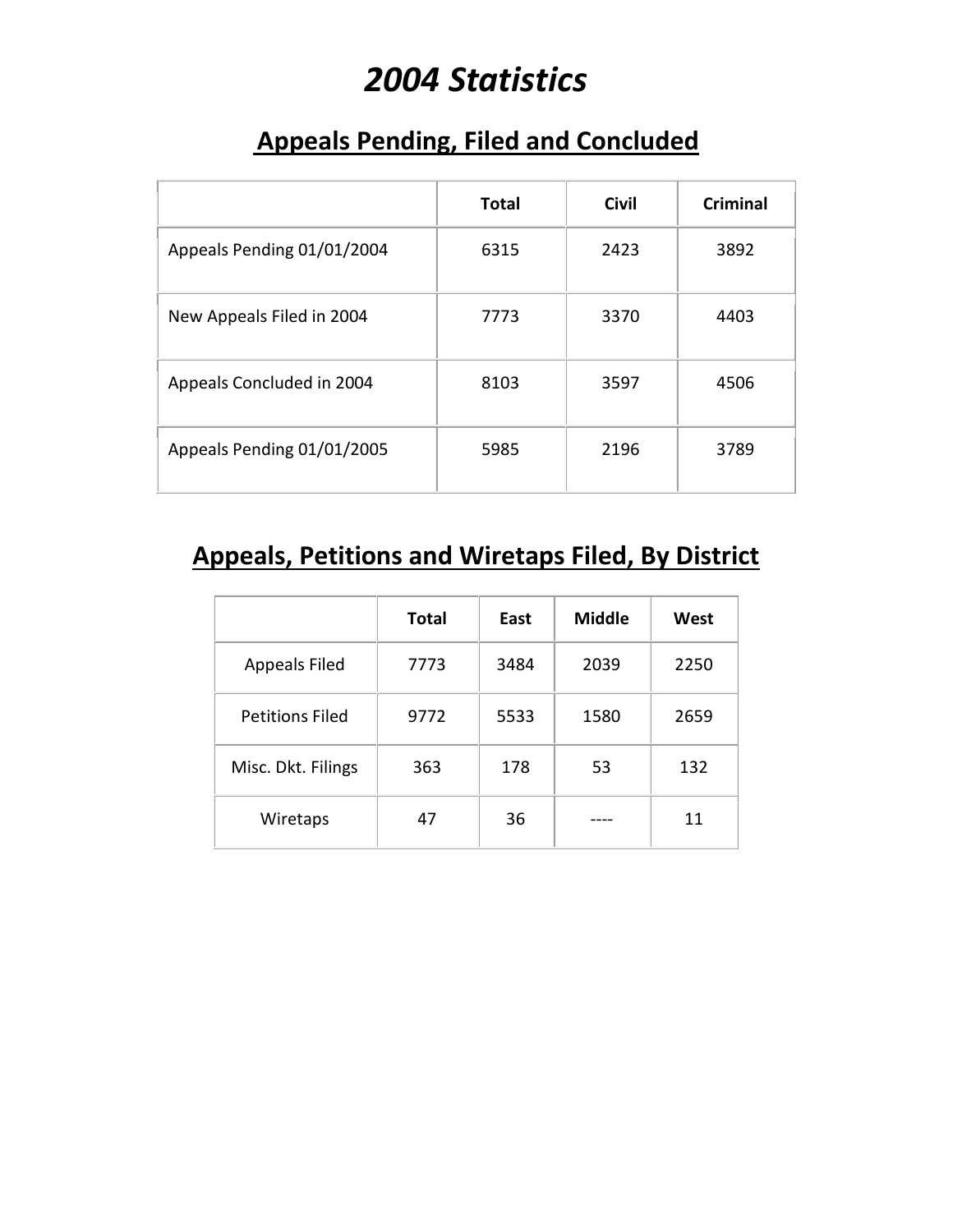# **Appeals by County of Origin**

| Adams           | 48           | Lackawanna     | 107  |
|-----------------|--------------|----------------|------|
| Allegheny       | 872          | Lancaster      | 178  |
| Armstrong       | 17           | Lawrence       | 54   |
| <b>Beaver</b>   | 48           | Lebanon        | 72   |
| Bedford         | 23           | Lehigh         | 187  |
| <b>Berks</b>    | 261          | Luzerne        | 159  |
| <b>Blair</b>    | 64           | Lycoming       | 61   |
| <b>Bradford</b> | 53           | McKean         | 23   |
| <b>Bucks</b>    | 226          | Mercer         | 82   |
| <b>Butler</b>   | 83           | Mifflin        | 29   |
| Cambria         | 53           | Monroe         | 105  |
| Cameron         | $\mathbf{1}$ | Montgomery     | 227  |
| Carbon          | 30           | Montour        | 7    |
| Centre          | 93           | Northampton    | 95   |
| Chester         | 205          | Northumberland | 60   |
| Clarion         | 10           | Perry          | 18   |
| Clearfield      | 49           | Philadelphia   | 2064 |
| Clinton         | 22           | Pike           | 43   |
| Columbia        | 27           | Potter         | 18   |
| Crawford        | 49           | Schuylkill     | 65   |
| Cumberland      | 84           | Snyder         | 34   |
| Dauphin         | 210          | Somerset       | 36   |
| Delaware        | 280          | Sullivan       | 6    |
| Elk             | 15           | Susquehanna    | 31   |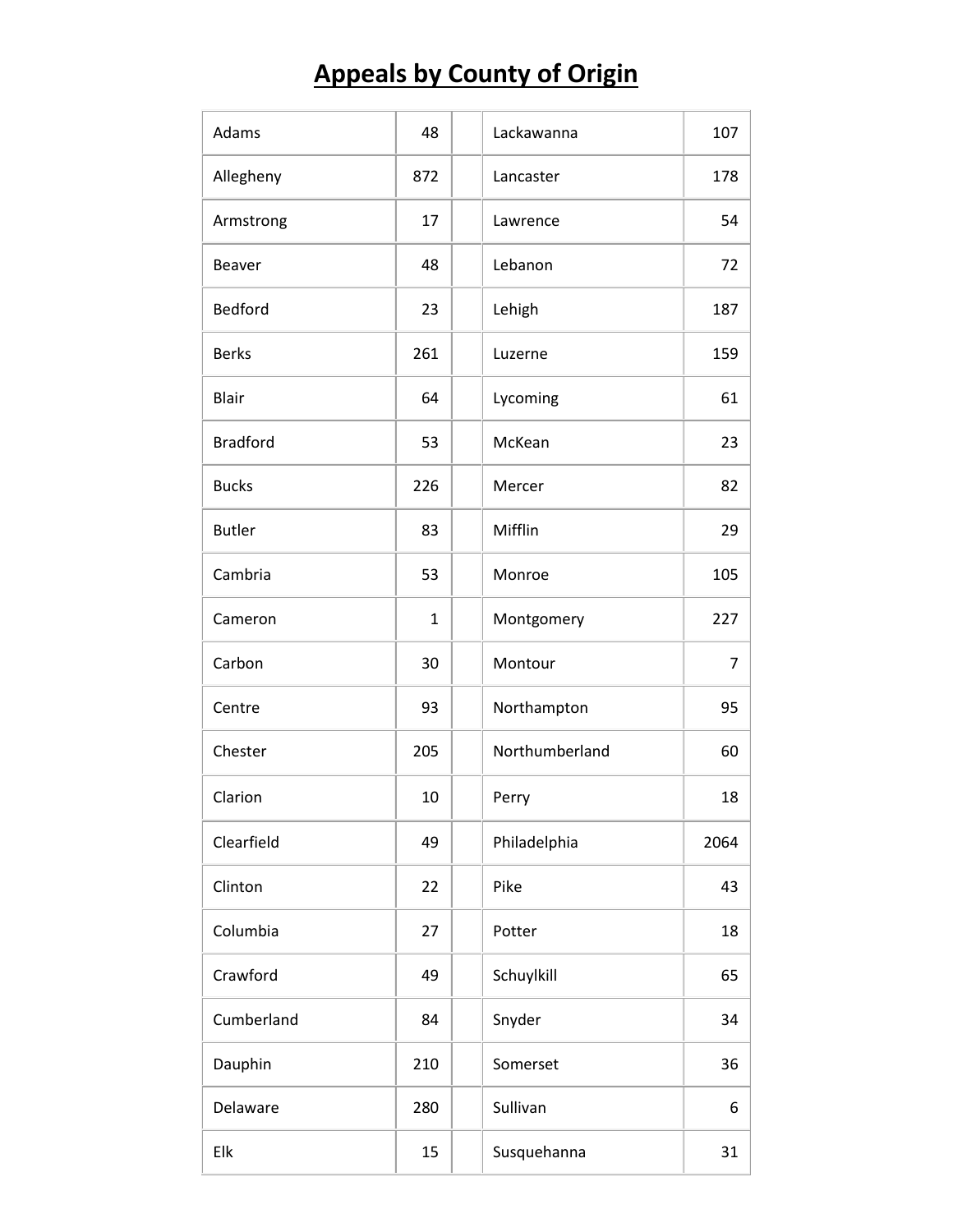| Erie       | 270          | Tioga        | 16   |
|------------|--------------|--------------|------|
| Fayette    | 91           | Union        | 25   |
| Forest     | $\mathbf{1}$ | Venango      | 38   |
| Franklin   | 49           | Warren       | 15   |
| Fulton     | 4            | Washington   | 80   |
| Greene     | 47           | Wayne        | 22   |
| Huntingdon | 22           | Westmoreland | 117  |
| Indiana    | 22           | Wyoming      | 21   |
| Jefferson  | 72           | York         | 272  |
| Juniata    | 5            | <b>Total</b> | 7773 |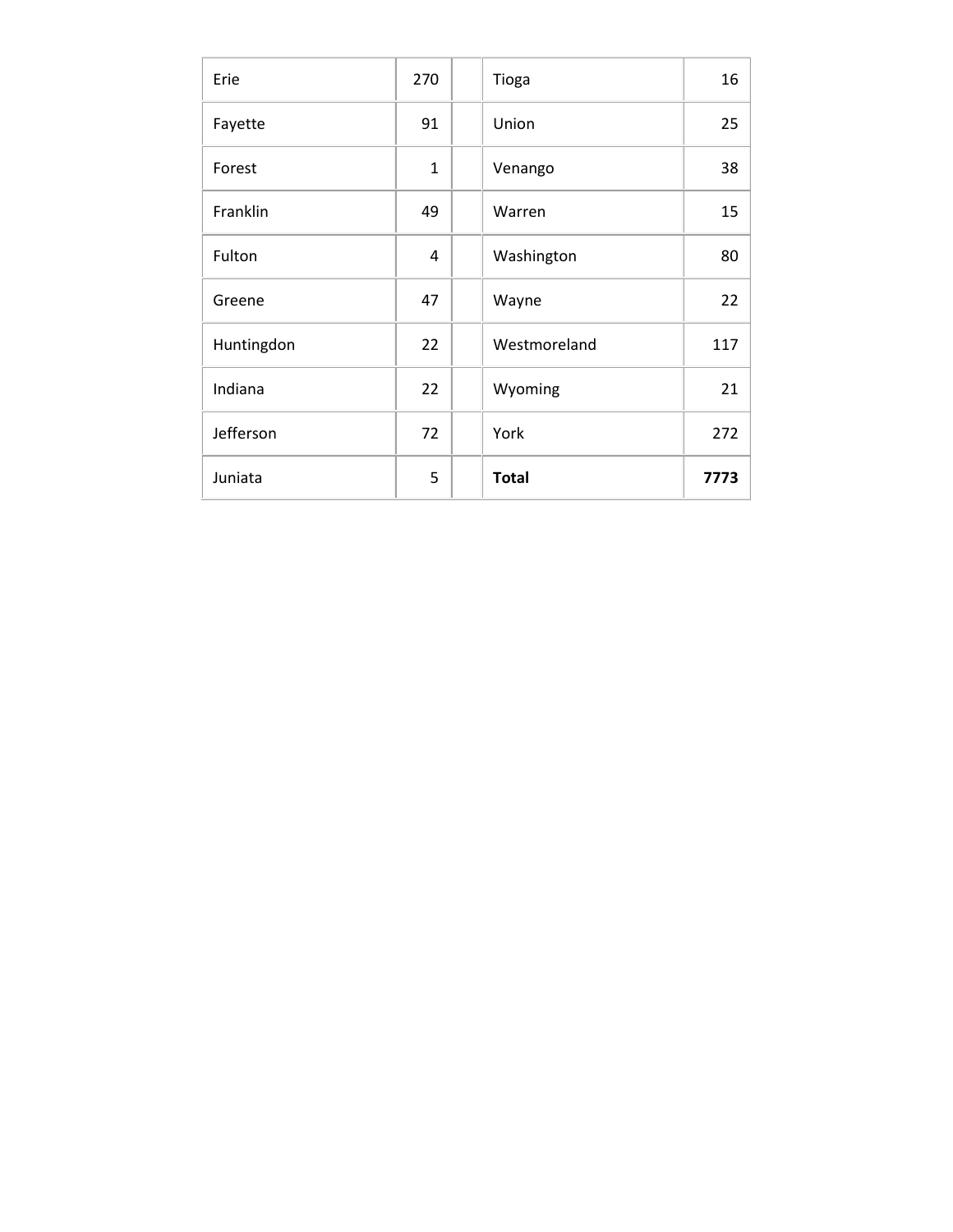# **Appeals by Type of Case**

| Adoption                       | 33  | Involuntary Termination of Parental Rights | 147 |
|--------------------------------|-----|--------------------------------------------|-----|
| <b>Aggravated Assault</b>      | 477 | Landlord / Tenant                          | 22  |
| Arbitration                    | 45  | <b>Medical Malpractice</b>                 | 146 |
| Arson                          | 21  | Mortgage Foreclosure                       | 53  |
| Assault                        | 21  | Motor Vehicle Accident                     | 72  |
| Assumpsit                      | 74  | Murder                                     | 166 |
| <b>Burglary</b>                | 196 | Murder 1                                   | 122 |
| Child Support                  | 186 | Murder 3                                   | 63  |
| Civil Action Law               | 853 | Open / Strike Judgment, Petition to        | 24  |
| Civil Contempt                 | 23  | Possession of an Instrument of Crime       | 31  |
| Contract                       | 115 | Possession with Intent to Deliver          | 140 |
| <b>Controlled Substance</b>    | 527 | Premises Liability - Slip / Fall           | 28  |
| <b>Corruption of Minors</b>    | 52  | <b>Protection from Abuse</b>               | 48  |
| Criminal                       | 221 | Rape                                       | 208 |
| Criminal Conspiracy            | 126 | Receiving Stolen Property                  | 50  |
| <b>Criminal Contempt</b>       | 24  | Recklessly Endangering Another Person      | 33  |
| <b>Criminal Mischief</b>       | 21  | Robbery                                    | 286 |
| <b>Criminal Trespass</b>       | 20  | Simple Assault                             | 79  |
| Custody / Visitation           | 230 | <b>Spousal Support</b>                     | 24  |
| Declaratory Judgment           | 63  | <b>Summary Offenses/Conviction</b>         | 93  |
| Dependency                     | 121 | <b>Termination of Parental Rights</b>      | 58  |
| Disorderly Conduct             | 40  | <b>Terroristic Threats</b>                 | 45  |
| Divorce                        | 309 | Theft                                      | 109 |
| Driving Under the Influence    | 216 | Theft by Unlawful Taking                   | 31  |
| Ejectment                      | 25  | Tort                                       | 29  |
| Equity                         | 144 | Trespass                                   | 160 |
| Escape                         | 27  | <b>Uniform Firearms Act</b>                | 66  |
| Estate/Probate/Wills/Intestate | 82  | Vehicle Violation                          | 68  |
| Forgery                        | 39  | Other Civil*                               | 250 |
| Harassment                     | 48  | Other Criminal*                            | 450 |
| Homicide                       | 141 |                                            |     |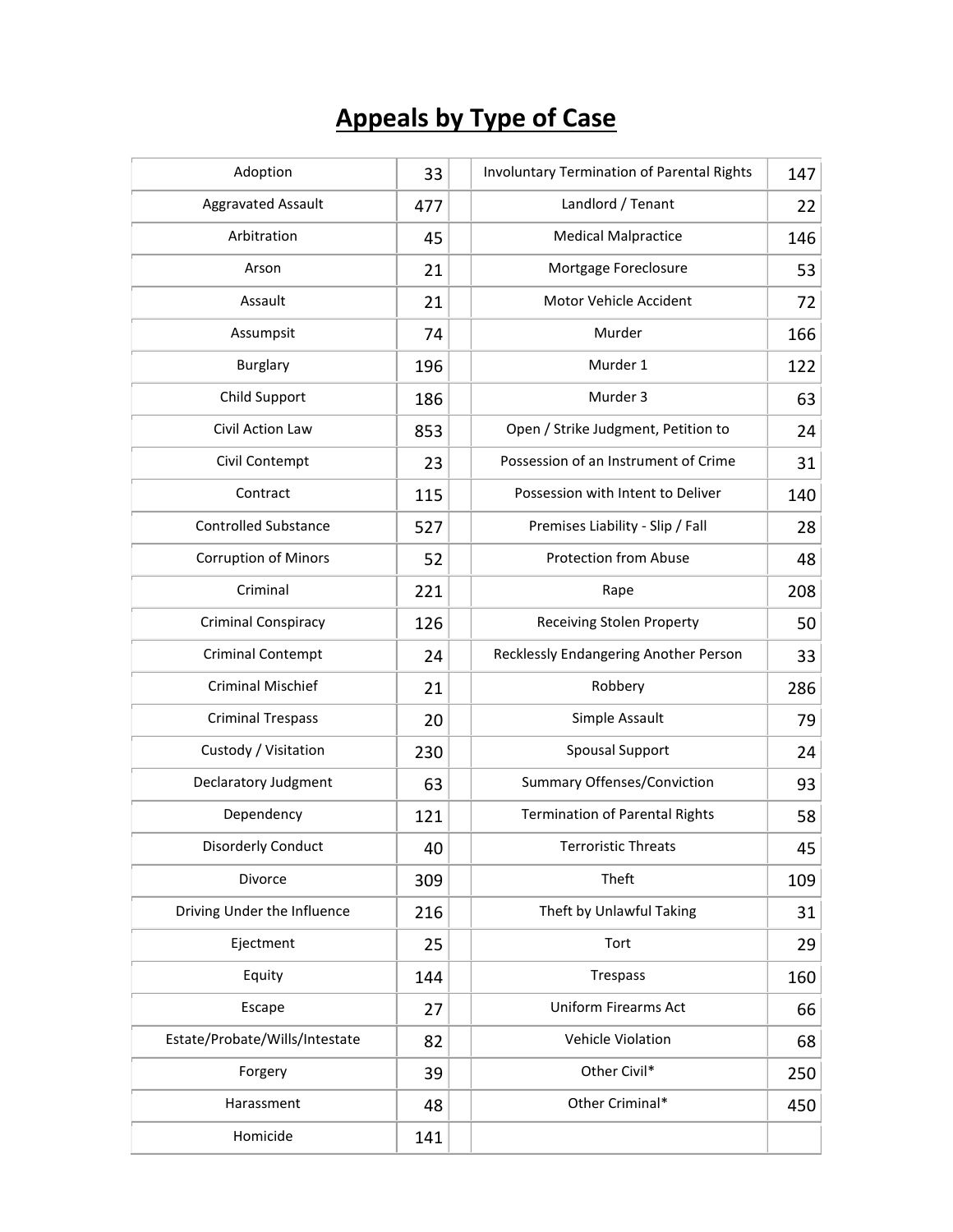| Indecent Assault                   | oг |              |  |
|------------------------------------|----|--------------|--|
| Involuntary Deviate Sexual Conduct |    | <b>TOTAL</b> |  |
|                                    |    |              |  |

*\* Includes appeals originally classified as "other" as well as appeals originally classified in categories with fewer than 20 appeals filed in 2004.*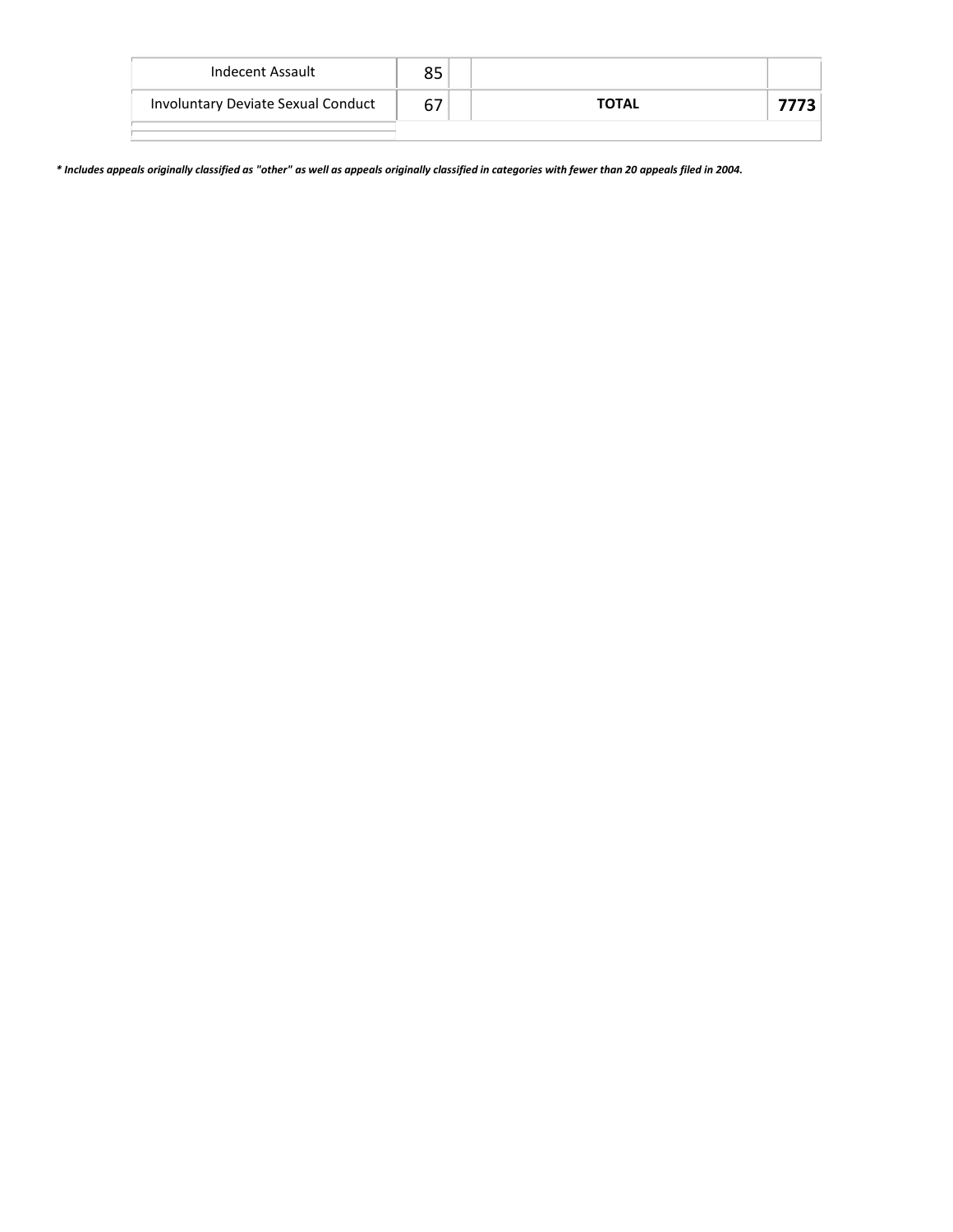# **Opinions Filed**

|                             | <b>Total</b> | <b>Civil</b> | <b>Criminal</b> |
|-----------------------------|--------------|--------------|-----------------|
| Published Opinions 2004     | 493          | 261          | 232             |
| Non-Published Opinions 2004 | 4855         | 1709         | 3146            |
| <b>Total 2004</b>           | 5348         | 1970         | 3378            |

#### **Dispositions by Type**

|                            | <b>Total</b> | <b>Civil</b> | <b>Criminal</b> |
|----------------------------|--------------|--------------|-----------------|
| By Filed Decision          | 5675         | 2189         | 3486            |
| By Order or Discontinuance | 2428         | 1408         | 1020            |
| <b>Total 2004</b>          | 8103         | 3597         | 4506            |

# **Reargument/Reconsideration**

| Petitions Filed:        | 506  |
|-------------------------|------|
| Petitions Granted:      | 36   |
| <b>Percent Granted:</b> | 7.1% |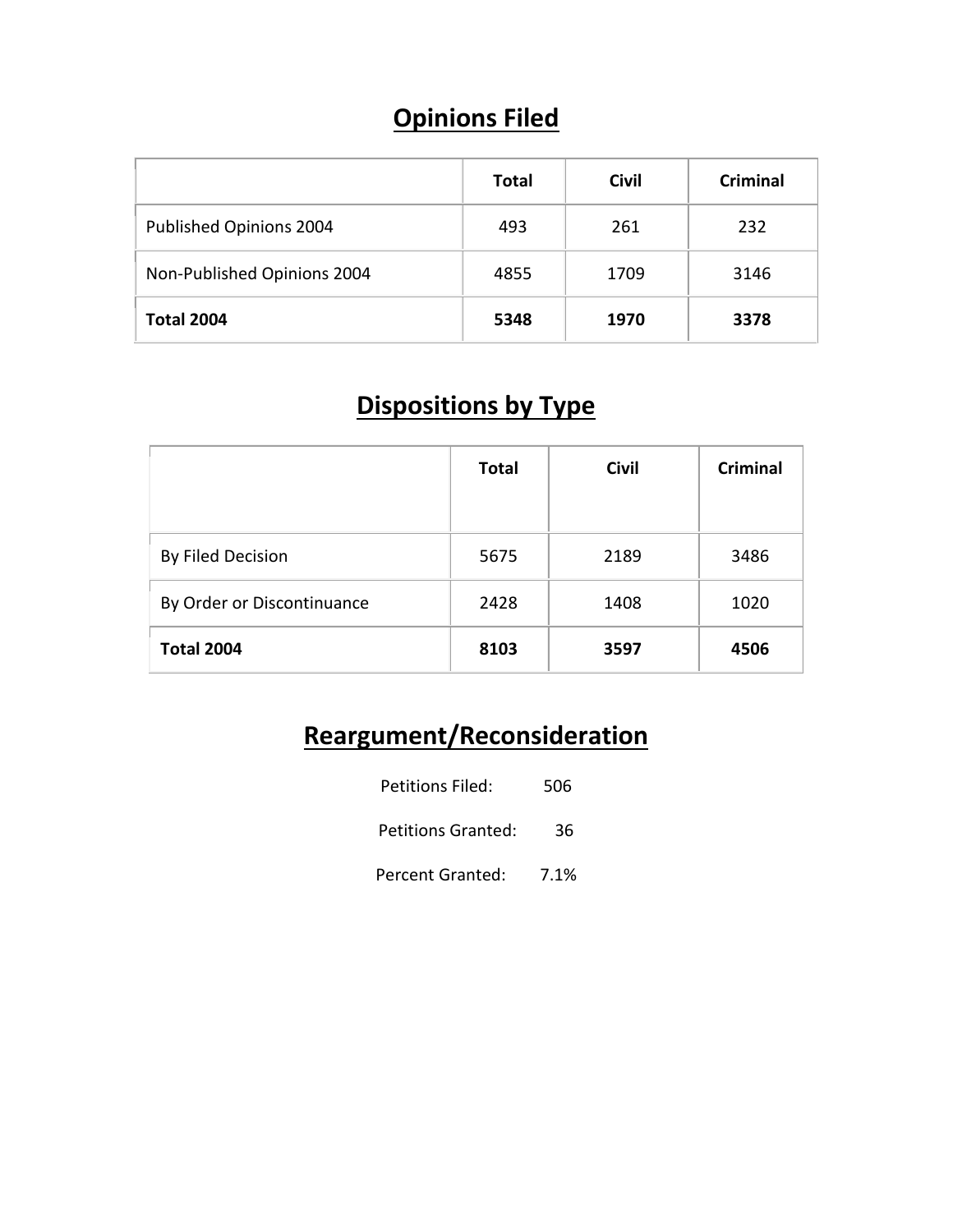#### **Superior Court Treatment of Cases from Courts of Common Pleas**

|                                       | <b>Total</b><br><b>All Cases</b> | Percent | <b>Cases Decided</b><br>by Published<br>Opinion | Percent | <b>Cases Decided</b><br>by Unpublished<br>Opinion | Percent |
|---------------------------------------|----------------------------------|---------|-------------------------------------------------|---------|---------------------------------------------------|---------|
| Affirmed                              | 4351                             | 76.7    | 304                                             | 55.8    | 4047                                              | 78.9    |
| Reversed                              | 788                              | 13.9    | 170                                             | 31.2    | 618                                               | 12.0    |
| Affirmed in Part,<br>Reversed in Part | 248                              | 4.4     | 49                                              | 9.0     | 199                                               | 3.9     |
| Quashed, Dismissed,<br>Transferred    | 266                              | 4.7     | 20                                              | 3.7     | 246                                               | 4.8     |
| Other                                 | 22                               | 0.4     | $\mathfrak{D}$                                  | 0.3     | 20                                                | 0.4     |
| <b>Total</b>                          | 5675                             |         | 545                                             |         | 5130                                              |         |

### **Median Number of Days to Disposition for Appeals Concluded in 2004**

| From Superior Court docket date for all appeals                                 | 2791 |
|---------------------------------------------------------------------------------|------|
| From Superior Court docket date for appeals disposed by order or discontinuance | 74 I |
| From Superior Court docket date for appeals disposed by filed decision          | 328  |
| From original record filing date for appeals disposed by filed decision         | 2541 |